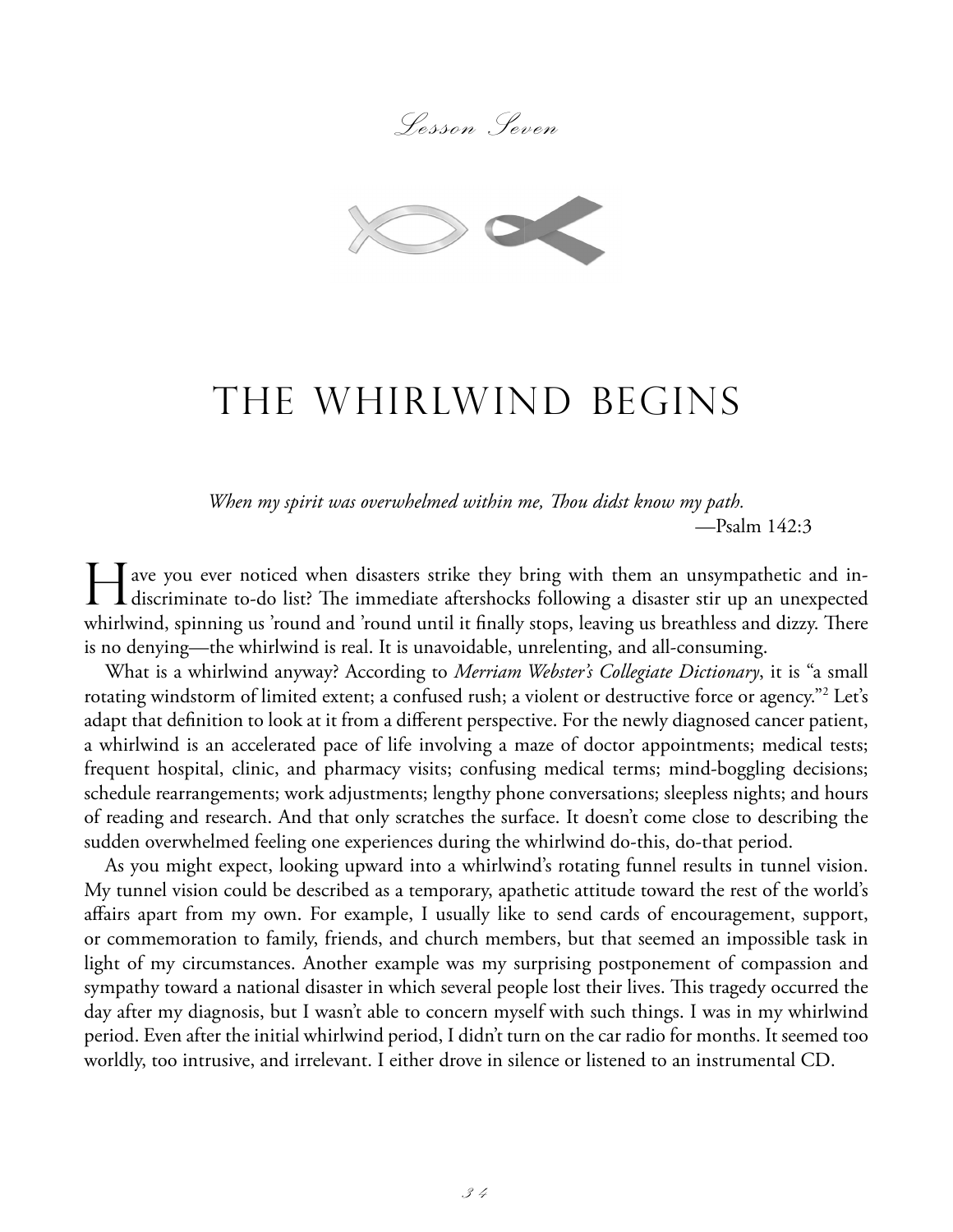#### **The Emotional Whirlwind**

At first, the whirlwind seems almost as equally encompassing as the disaster itself. That's because the whirlwind contains the list of immediate things which must be attended, things that become a nonstop blur of action. I view this as the physical element, the visible whirlwind. It eventually completes its course, usually lasting but a few weeks. However, the greater, more powerful, and potentially destructive element of the whirlwind is the one that cannot be seen. That is the emotional whirlwind. It must be soothed and tamed with gentle strokes of patience and conscious acts of discipline. The emotional whirlwind cannot be satisfied with the physical fulfillment of checking off a to-do list. It must be dealt with on a more personal level. The emotional whirlwind doesn't have a definitive time frame like the visible whirlwind; it can last for months, even years.

Parker and I received my diagnosis on a Friday afternoon, allowing the shock to be absorbed over the weekend. At my surgeon's advice, we opted not to make any decisions about surgery until we'd had a chance to talk it over and sift through our thoughts. We spent a quiet weekend at home with our dogs. Saturday night, Parker took me to a nice Italian restaurant. When Sunday came, we attended church as usual. I filled my seat in the choir loft and Parker counted the first-of-the-month Sunday offerings. It appeared on the outside to be as any other Sunday in the Allen household. However, that was far, far from the truth. At my request, we kept the news of my cancer to ourselves until I had a chance to inform family and close friends. Plus I wanted to soak in the last Sunday of being "normal" before being "converted" to a cancer patient.

Rather than subsiding, the emotional whirlwind grew more turbulent for Parker over the next few weeks. His mother's increasing health needs diverted his attention. My mother-in-law, who lived forty miles away, had been hospitalized for several weeks, and now Parker and his sister, Cindy, faced the difficult decision of whether or not to move her into an assisted-living facility. Meanwhile, my own emotional whirlwind was in full rotation as I experienced a widespread gamut of emotions: fear, relief, anxiety, peace, sadness, trust, apprehension, disbelief, acceptance, grief, and love, to name a few. Life as I knew it had ceased, and now I had to find a way to cope with this new "thing." Although Parker and I were both enmeshed in our own personal emotional whirlwinds, we shared common ground, finding solace in one another.

What emotions have you felt during an emotional whirlwind? It may be about something other than a cancer diagnosis.

How did you handle those emotions?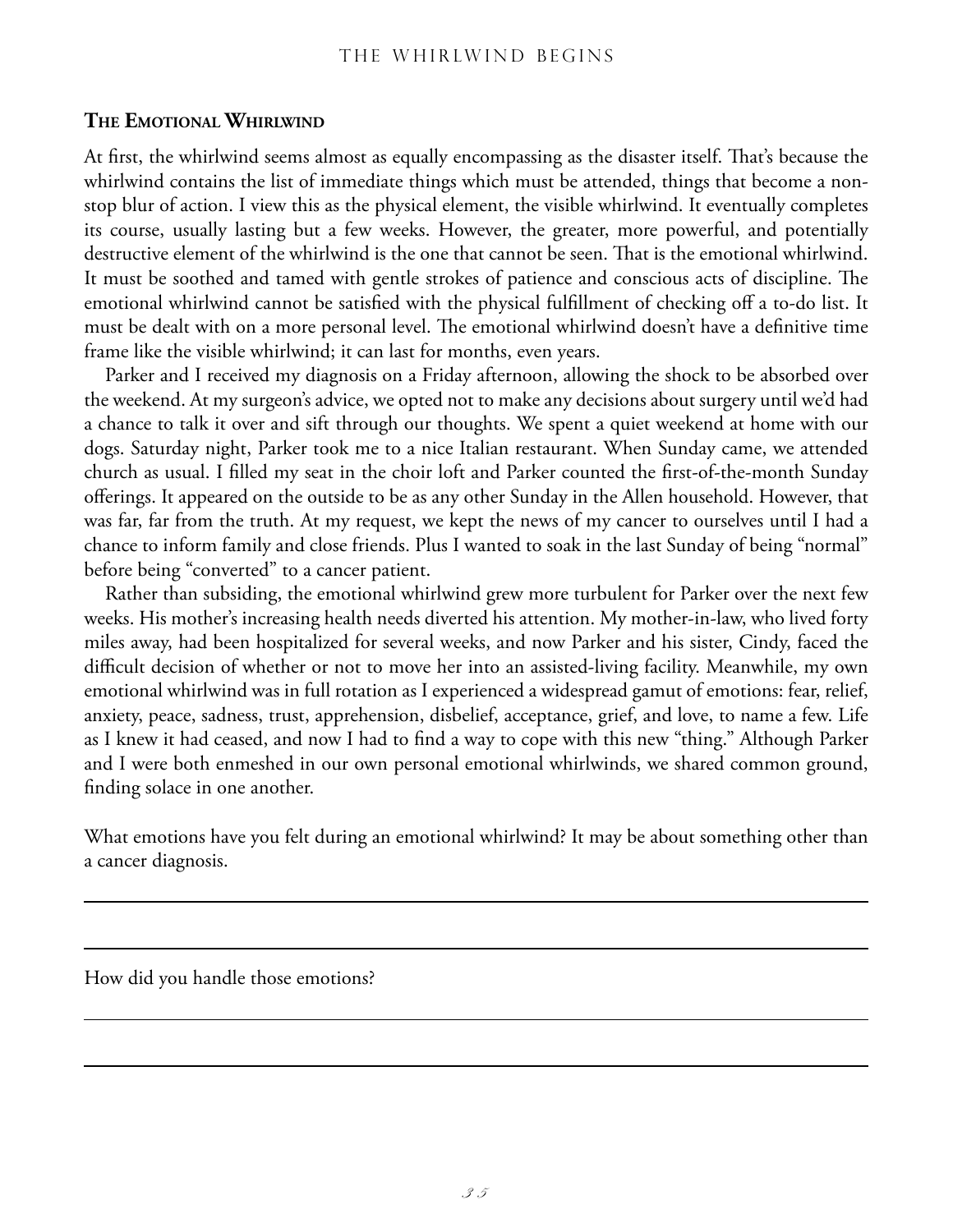#### **A Biblical Blow-by-blow**

God knows exactly the kind of human whirlwinds we endure. Look at the description given in Proverbs 1:27–28: "When your dread comes like a storm, and your calamity comes on like a whirlwind, when distress and anguish come on you, then they will call on me."

It may surprise you to discover how frequently whirlwinds are mentioned in the Bible. First of all, we see that God orchestrates whirlwinds and displays His sovereignty in them. "Before your pots can feel the fire of thorns, He will sweep them away with a whirlwind, the green and the burning alike" (Ps. 58:9).

God also used whirlwinds in specific ways such as,

*to scatter:* "Thou shalt winnow them, and the wind shall carry them away, and the whirlwind shall scatter them; and thou shalt rejoice in Jehovah, thou shalt glory in the Holy One of Israel" (Isa. 41:16).

*to give a descriptive comparison:* "Its arrows are sharp, and all its bows are bent; the hoofs of its horses seem like flint, and its chariot wheels like a whirlwind" (Isa. 5:28).

*to bring calamity:* "But I will kindle a fire in the wall of Rabbah, and it shall devour the palaces thereof, with shouting in the day of battle, with a tempest in the day of the whirlwind" (Amos 1:14).

*and to spare a prophet from death:* "Then it came about as they were going along and talking, that behold, there appeared a chariot of fire and horses of fire which separated the two of them. And Elijah went up by a whirlwind to heaven" (2 Kings 2:11).

My favorite way of how God used whirlwinds is seen in the following two verses.

"Then the Lord answered Job out of the whirlwind." (Job 38:1)

"The sound of Thy thunder was in the whirlwind." (Psalm 77:18)

What is the common denominator for these verses?

God is always in the midst of the whirlwinds. Isn't that amazing? Doesn't that bring you comfort? Like Job, He will speak to you out of your whirlwind. Hopefully it will not be like thunder, but you can be sure He is speaking. Will you hear Him? In order to hear, you must listen, which requires you to set aside time from your chaotic to-do list and discipline your out-of-control emotions. Only then are you more apt to discern His voice and receive His comfort.

That's not all. Not only does God orchestrate the whirlwind, is in the midst of it, and speaks out of it, but His way is found in it. "The Lord is slow to anger and great in power, and the Lord will by no means leave the guilty unpunished. In whirlwind and storm is His way, and clouds are the dust beneath His feet" (Nah.1:3).

Wait. There's more. You'll be glad to know that the whirlwind has a limited lifespan like the Webster definition says. It will eventually pass. Notice the word *when* in this verse: "When the whirlwind passes, the wicked is no more, but the righteous has an everlasting foundation" (Prov. 10:25).